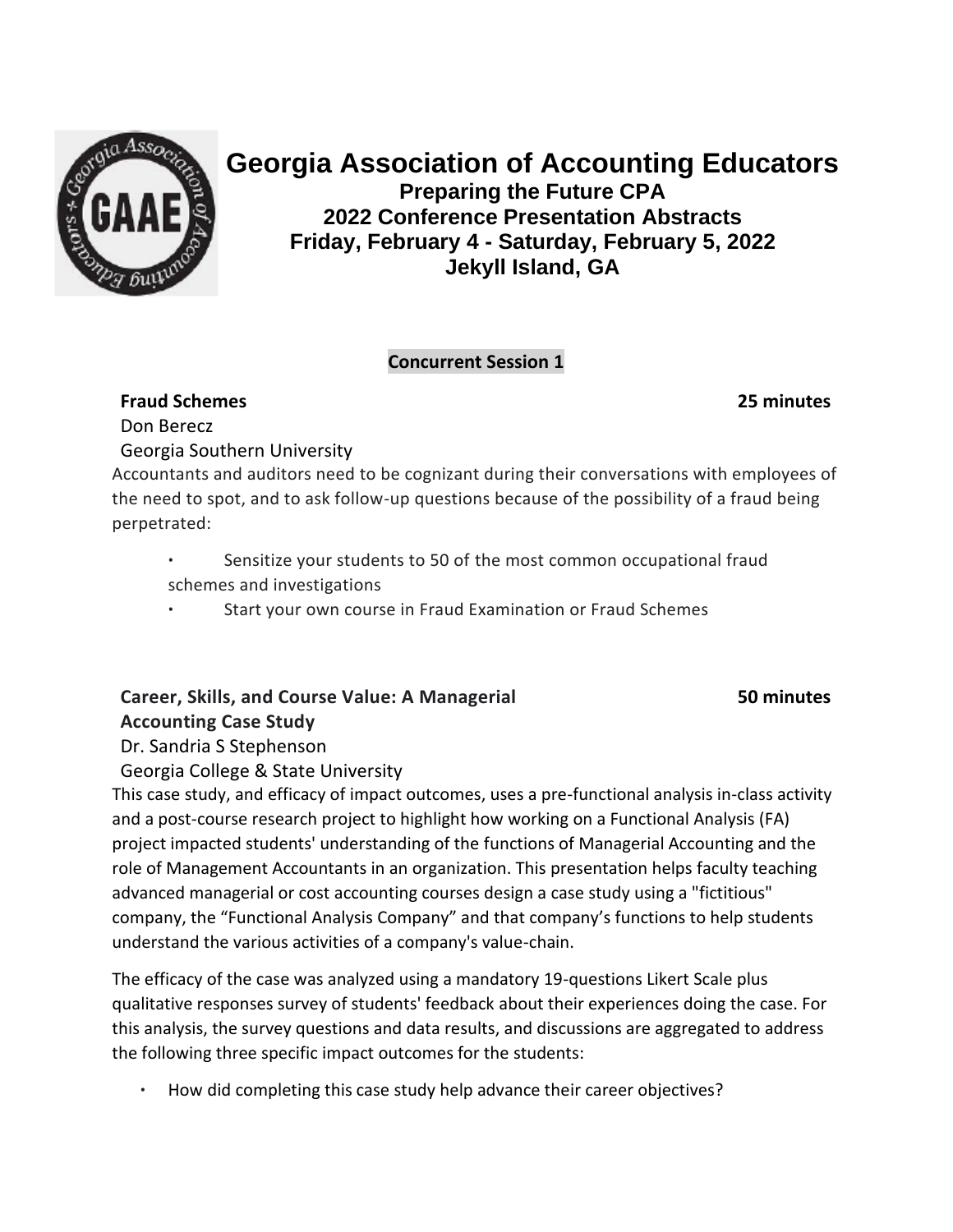- How did completing this case study help advance their managerial accounting skills?
- What is the students' perception of the impact value of pursuing an advanced managerial or cost accounting course?

The efficacy is based on two major analyses, Kruskal-Wallis and Pearson's Chi Square (with extended Odd Ratio analysis.) I analyze the correlation of the independent variables (Gender, Majors of study, GPA, & Time spent on project) to the three dependent impact outcomes. The results suggest this case study has significant impacts on students' understating of how managerial accounting relates to their career objectives, accounting skills, and their perception of the value of the course. Nevertheless, results indicate "Time-spent" completing the case has the greatest overarching correlation to the three impact outcomes addressed.

## **What the GSCPA Can Do for You and Your Students**

**25 minutes**

Callie Hammond

## The Georgia Society of Certified Public Accountants

The Georgia Society of Certified Public Accountants (GSCPA) offers many programs and opportunities for faculty and students. Callie will share what the GSCPA has to offer as well as the scholarship opportunities for students through the Educational Foundation of the GSCPA.

## **Concurrent Session 2**

## **Interviewing for Accountants**

## **50 minutes**

Don Berecz

## Georgia Southern University

Accountants and auditors need to be cognizant during their conversations with employees and the need for follow-up questions and the possibility of withheld information and/or deception. Basic interviewing skills include:

- A proper opening
- Building rapport
- Calibrating behavior for truthfulness
- How to handle possible deception
- Asking questions for factual information
- Types of questions
- A proper closing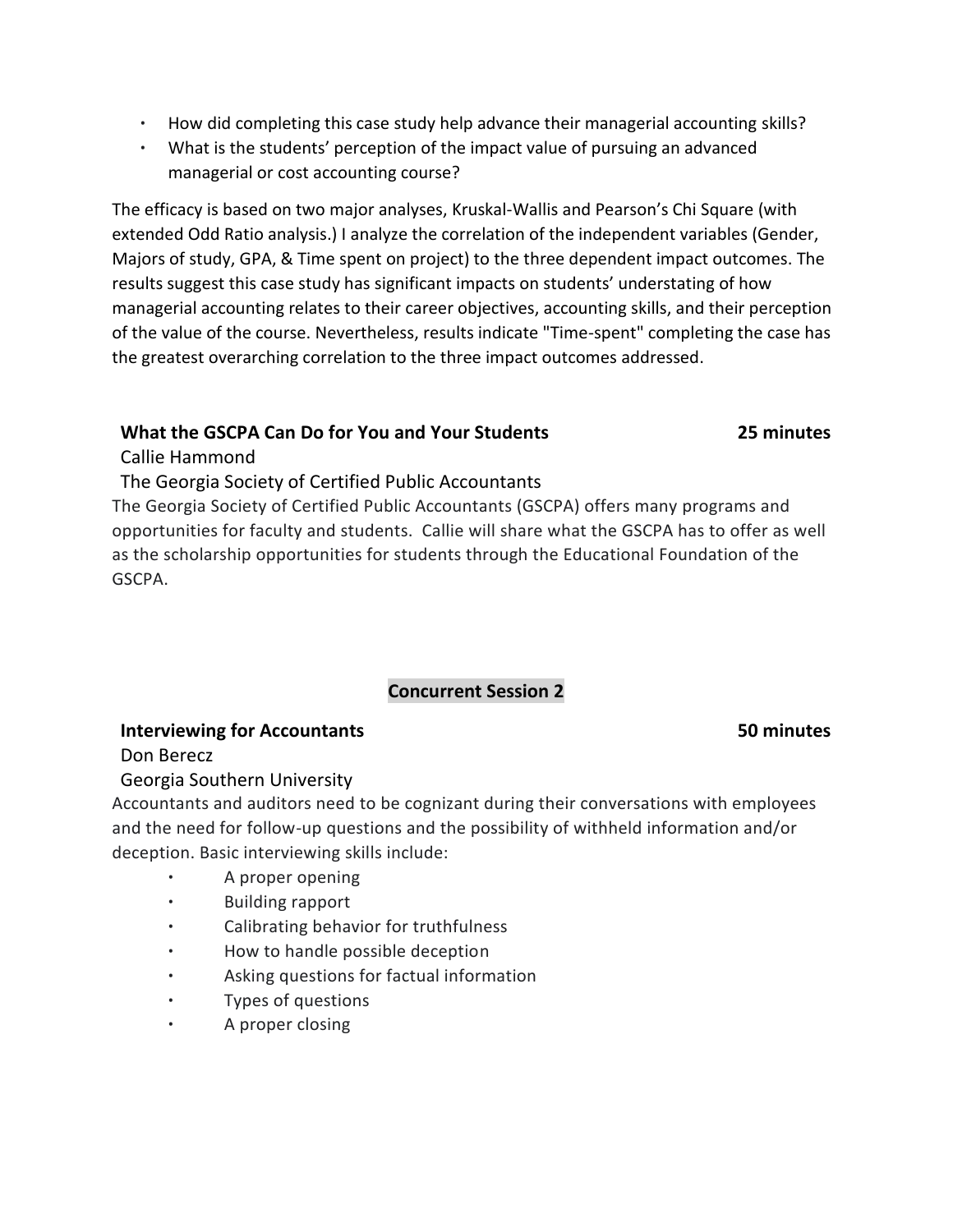## **Are Peer Support Programs Successful in Asynchronous Online Principles of Accounting Courses?**

Stephanie Miller and Shannon Shumate

Kennesaw State University

We explored the use of peer support programs for our asynchronous online Principles of Accounting courses, aiming to improve students' perception of self-efficacy measured by a self-efficacy scale. We also evaluated student effort, perception of learning, and student perception of stress related to course assessments – in addition to course performance measured by AOL results and overall course grades. Our initial data review exposed some unexpected results, and we are interested in sharing what we have learned with other faculty and institutions.

## **Explain Everything – More than a Screen Capture: Technology Demonstration**

#### **25 minutes**

Candace Witherspoon

#### Valdosta State University

Explain Everything allows users to record lectures (audio/video and screen recording) and create tutorials and video messages quickly and easily. Face-to-face students can access lectures and tutorials to clarify material and review for tests, while asynchronous online students can access these materials to enhance the online experience. Explain Everything allows for advanced editing and functionality, such as importing documents, PowerPoints, spreadsheets, videos, photos, and webpages, while improving accessibility and portability. The program is available as an Android/iPad app and is also available for PCs and Macs, providing the user flexibility. Students are not required to download software and they can access instructor-created videos via any internet browser. Additionally, Explain Everything provides a platform for small meetings with voice and synchronous whiteboard sharing.

## **Enhancing Quality and Reliability of Assessment Using Non-Multiple Choice Questions on D2L**

#### **25 minutes**

Adel M. Novin

#### Clayton State University

Assessment is an essential aspect of the learning process. Assessment and the analysis of its results help improve course content, course design, and course delivery - making learning more meaningful and effective. Over the years the use of multiple-choice questions for assessment has grown significantly. The biggest advantages of using multiple choice questions are quick, easy, objective grading, item analysis, and tabulation of results. However, with multiple-choice questions, the answer is selected, not generated. As a result,

#### **50 minutes**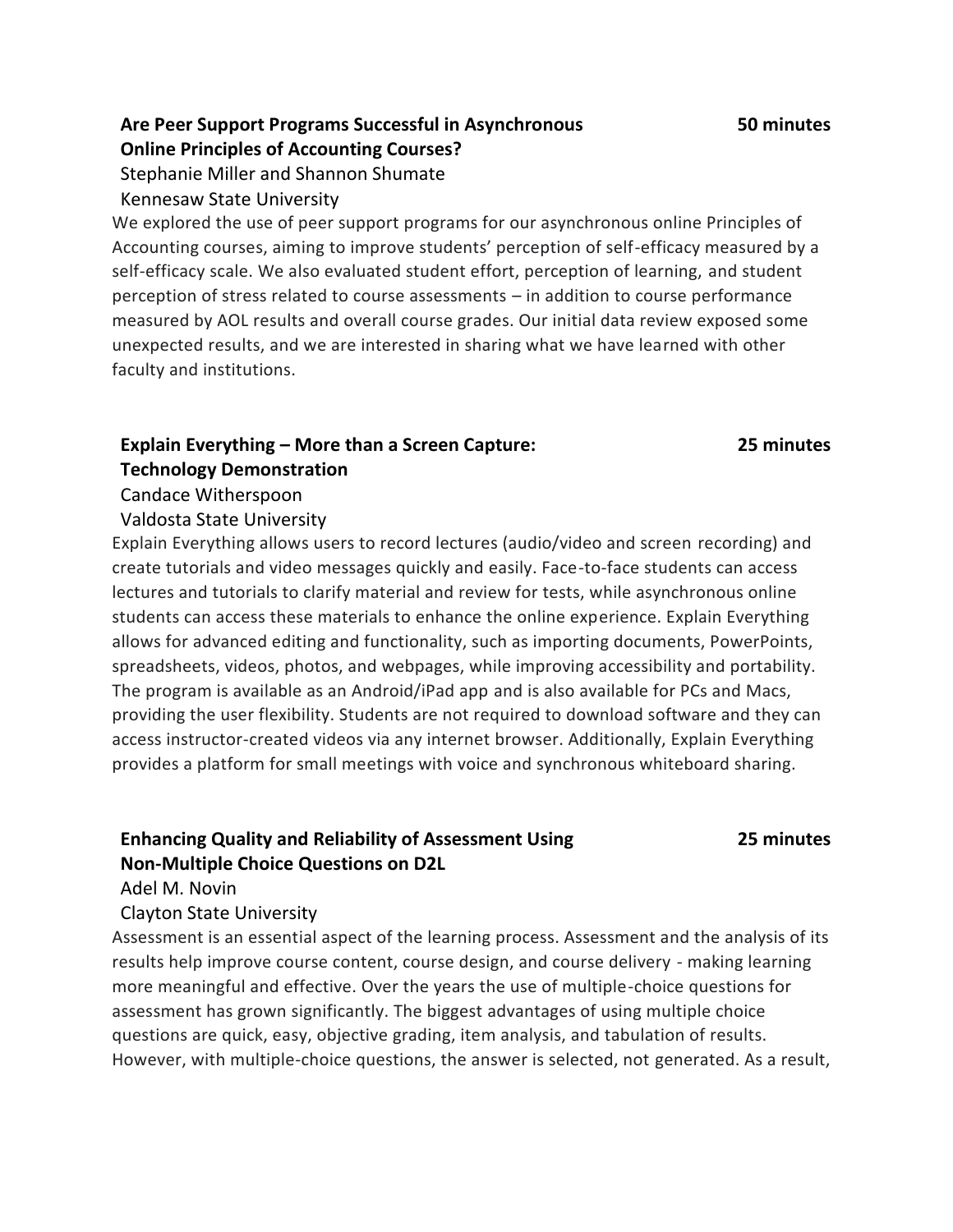students who do not know the answers can also choose correct answers by "guessing", which lessens the reliability of the assessment and its results.

The purpose of this presentation is to discuss and illustrate various formats of non-multiplechoice questions that D2L allows for inclusion in an assessment and grade them quickly, easily, and objectively and produce various statistics for analysis of the results. The nonmultiple-choice format of questions that help to assess students' ability to journalize business transactions, use Excel, and apply gained knowledge for problem solving without the opportunity to select the correct answer by "guessing". In addition, D2L in conjunction with "Lock Down Browser with Monitor" program, prevents the students from opening other files on their computer during the assessment and videoing the students while taking the exam.

#### **Concurrent Session 3**

#### **CPAevolution: Insight for Minority Students**

#### **25 minutes**

Marlissa Phillips, Clark Atlanta University

Tonya Smalls, Emory University

Minorities represent less than 4% of certified public accountants; furthermore, achieving the educational requirements does not seem to lead to consistently sitting and passing the CPA exam. Insight into this dilemma is relevant to accounting education because it may suggest academic environments that are more conducive to minority success. A dearth supply of minority CPAs limits the capacity for the accounting profession and accounting firms to achieve diversity objectives.

While Accounting programs are contemplating strategies to implement the CPAevolution curriculum, this research may provide additional insight for minority students and minorityserving programs. Furthermore, predominately white institutions can also incorporate impactful elements for minority accounting students to achieve CPA certification in the academy.

Gabre et al. (2015) sought to understand why minority accounting graduates do not continue to earn CPA status. They noted that Private HBCUs produced the highest number of CPAs from the study participants. Coe (2016) investigated the intention of students to sit for the CPA exam upon earning the educational requirements. Both studies present a gap between the accounting educational requirements and successful CPA certification. This study extends the work of Gabre et al. (2015) and Coe (2016) by examining the role of MSIs in facilitating the progress of Minorities in the accounting profession. Investigating the characteristics of MSI and the subsequent CPA status can provide benchmark components for accounting programs and the accounting industry that foster CPA certification for minority students.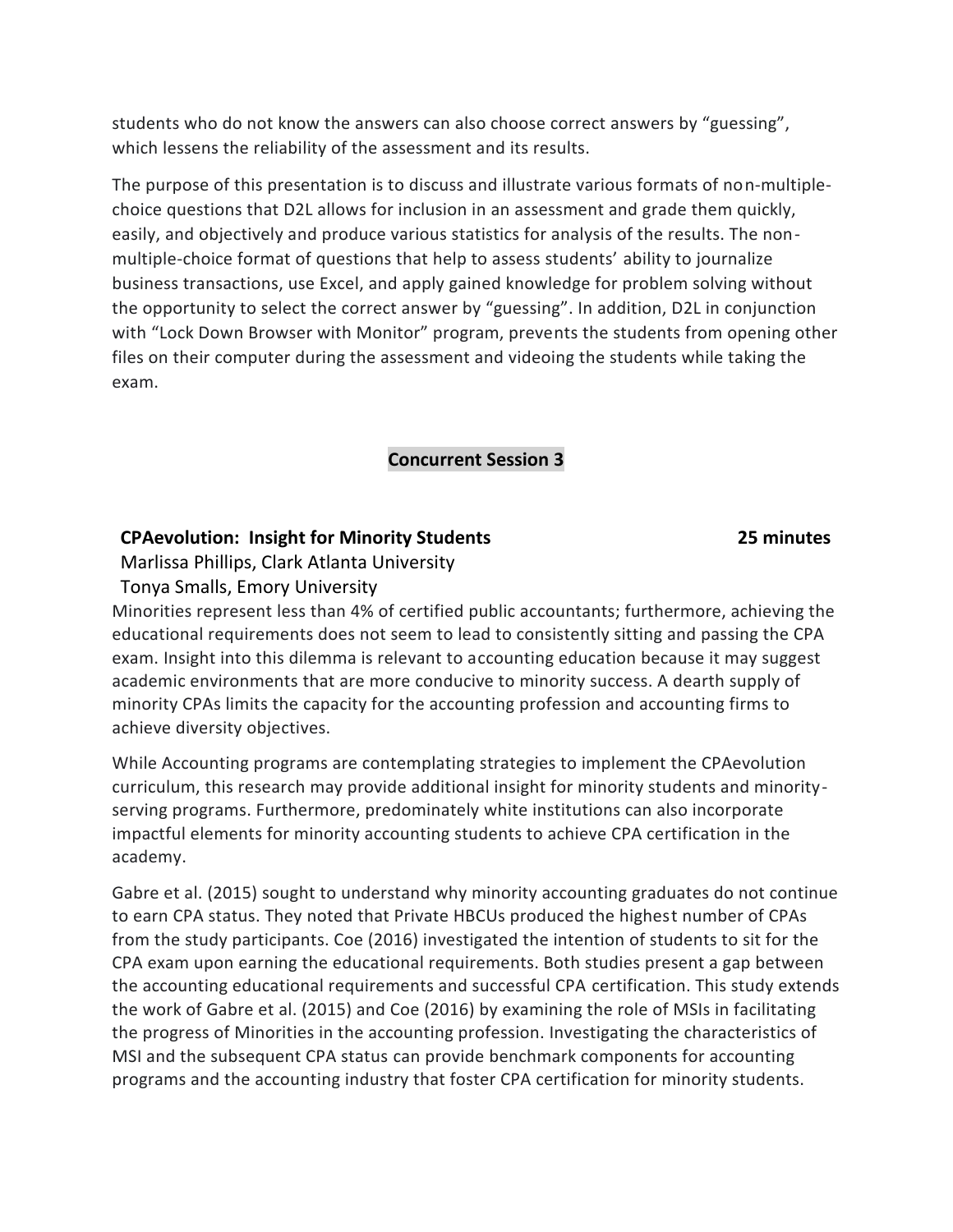The CPAevolution addresses the gap between the academy and the profession but may fall short in addressing the unique needs of minority accounting students and minority programs.

# **How to Help Students Master the First Principles of Accounting Course**

#### **50 minutes**

#### Sondra Smith

#### Georgia Southwestern State University

Teaching the first principles of accounting class (ACCT 2101) is a challenging class for students that are not accounting majors but are required to take the class. This past semester (Fall, 2021), I embarked on an adventure to change the trajectory of the mindset of my students in my two ACCT 2101 classes. My purpose was to teach students (on an individual basis) how to study for this class which would hopefully lead to a greater knowledge of the subject matter resulting in higher grades in the class.

This presentation will specifically discuss the steps that I took with each student, along with the subsequent results for both sections of this course. I believe this subject matter is beneficial to all educators because teaching students the tools needed to study and master learning objectives will help create an environment conducive to learning, retention and, ultimately, successful careers.

**Concurrent Session 4** 

## **DFW in Gateway Courses Not Always a Graduation Problem: A Study in Intermediate Accounting from 2007- 2018**

**50 minutes**

## Carol Sargent

Middle Georgia State University

Big data analytics offers unprecedented new tools to find barriers to retention, progression, and graduation (RPG) (Wright, McKay, Hershock, Miller and Tritz 2014), a key metric for college success. Stakeholders logically identify high DFW rate courses and attempt to reduce non-progression in gateway courses. This study investigates whether DFW rates in a gateway accounting course correlates with weaker graduation rates. In a study of 3,667 business majors, those not passing the first upper-level accounting course for the major ("D" and "F" are not passing at study school), Intermediate Accounting I, were compared to the rest of the business majors over a 36-semester period, controlling for cumulative GPA, hours enrolled and age. The graduation rates for students with a DFW in Intermediate Accounting I were comparable to all other business majors, although graduation took on average one added semester, with the delay concentrated in older students.